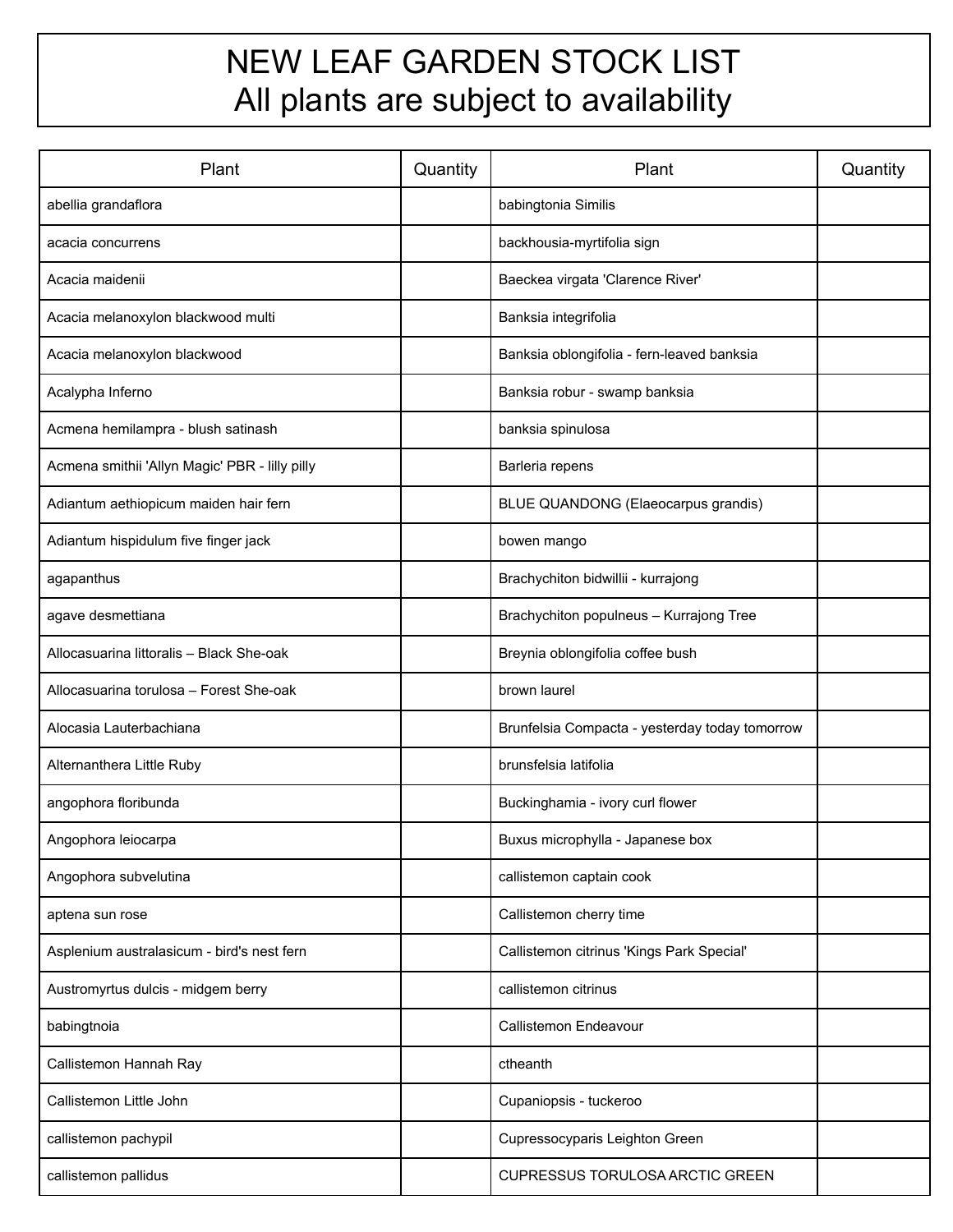| callistemon pink champagne           | cyathea australis rough tree fern        |  |
|--------------------------------------|------------------------------------------|--|
| callistemon rose opal                | Dianella tasmanica                       |  |
| callistemon salingus                 | dietes                                   |  |
| callistemon viminalis                | Dipladenia red                           |  |
| callistemon violaceaus               | dodoneaea viscosa purpurea               |  |
| callistemon white anzac              | duranta geisha girl                      |  |
| callistemon wildeness white          | Elaeocarpus Prima Donna - blueberry ash  |  |
| Callistemon Wilderness White         | Eleocharis dulcis Chinese water chestnut |  |
| camelia black tie sign               | Eucalptus racemosa                       |  |
| camellia dazzler                     | Eucalyptus cambageana                    |  |
| Camellia reticulata Flower Girl      | ficus elastica burgandy                  |  |
| Camellia sasanqua Jean May           | ficus emerald                            |  |
| camellia sasanqua yume               | Foxtail palm - Wodyetia                  |  |
| canna lilly                          | gardenia aimee yoshiba                   |  |
| carisa desert star                   | <b>GARDENIA GOLD MAGIC</b>               |  |
| chinese bamboo                       | Giant Red Turks Cap, Mexican Turks Cap   |  |
| clerodendrum floribundum lolly bush  | 'Goblin' Gaillardia sign                 |  |
| Copperleaf (Acalypha wilkesiana)     | Golden fernleaf cypress                  |  |
| Crepe myrtle - Lagerstroemia Acoma   | Golden Penda                             |  |
| Crepe myrtle - Lagerstroemia Hopi    | gomphrena-strawberry-fields sign         |  |
| Crepe myrtle - Lagerstroemia Lipan   | grevelia ned kelly                       |  |
| Crepe myrtle - Lagerstroemia Natchez | grevelia sandra gordon                   |  |
| Crepe myrtle - Lagerstroemia Yuma    | grevelia superb                          |  |
| grevilia canbera gem                 | ixora prince of orange                   |  |
| grevilia loopy lou                   | ixora super king                         |  |
| Grevillea Bronze Rambler             | jacaranda                                |  |
| Grevillea Carpet Layer               | Jacobean lilly                           |  |
| Grevillea Coconut Ice                | Juniper Pyramidalis                      |  |
| Grevillea Moonlight                  | juniperous conferta                      |  |
| Grevillea Orange Marmalade           | Juniperus conferta 'All Gold'            |  |
| Grevillea robusta - silky oak        | juniperus virginiana pathfinder          |  |
| Grevillea Robyn Gordon               | Kauri pine - Agathis robusta             |  |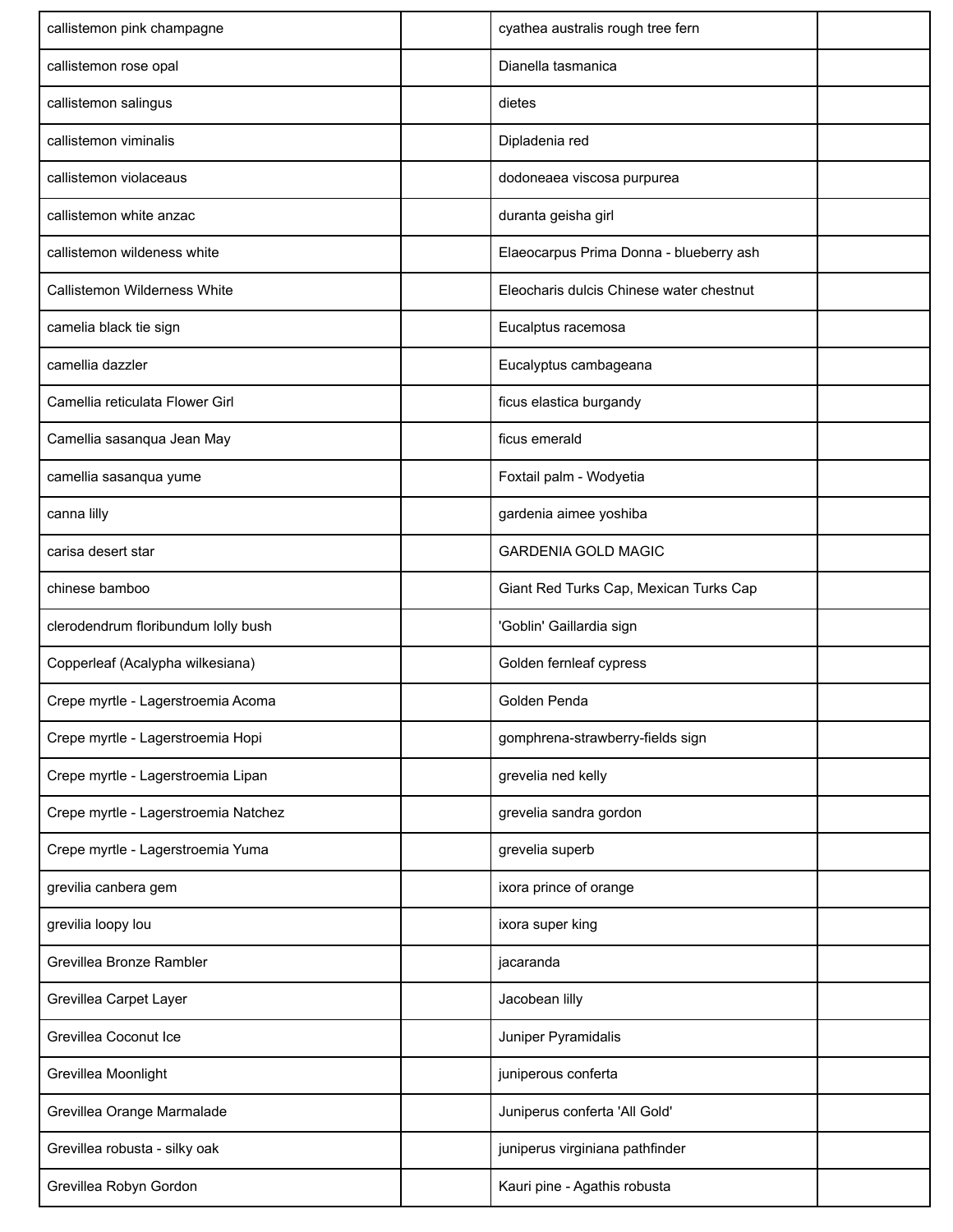| grevlia canterbury gold                               | lemon grass                                         |  |
|-------------------------------------------------------|-----------------------------------------------------|--|
| grewia lavender star                                  | Leptospermum Burgundy Queen                         |  |
| Gumbi Gumbi pittosporum phylliraeoides                | Leptospermum Copper Glow - tea tree                 |  |
| Harpullia pendula - tulipwood                         | leptospermum laevigatum coastal tea tree            |  |
| hedra ivy                                             | Leptospermum Lavender Queen                         |  |
| helliconia                                            | Leptospermum liversidgei Mozzie Blocker             |  |
| Hibbertia scandens - snake vine                       | Leptospermum madidum - weeping tea-tree             |  |
| Hibiscus heterophyllus                                | Leptospermum morrisonii 'Burgundy' Tea Tree         |  |
| hibiscus snow flake Hibiscus rosa-sinensis 'Snowflake | Leptospermum petersonii - lemon scented tea<br>tree |  |
| Hibiscus tiliaceus Rubra - red cottonwood,            | Leptospermum Pink Cascade                           |  |
| Homalanthus populifolius                              | leptospermum speciosum                              |  |
| hong kong orchid                                      | lilly pilly blue                                    |  |
| Hymenosporum - native frangipani                      | lilly pilly hinterland gold                         |  |
| Illawarra flame tree - Brachychiton                   | lirrope                                             |  |
| ipomoea carnea                                        | Livistona - ribbon fan palm                         |  |
| ixora pirates gold                                    | Lomandra Dalliance                                  |  |
| ixora prince of orange fact sheet                     | Lomandra longifolia                                 |  |
| Lophostemon - Queensland brush box                    | myoporium broad leaf                                |  |
| loropetalum chinense rubrum (china pink)              | myoporum acuminatum waterbush                       |  |
| malay bamboo                                          | myoporum elipticum                                  |  |
| malay bamboopic                                       | Myoporum Fine Leaf                                  |  |
| malay dwarf bamboo                                    | myoporum montanum Western Boobialla                 |  |
| maraya min min                                        | nandina nana domesticasign                          |  |
| marraya mock orange                                   | <b>Native Hibiscus</b>                              |  |
| melaleuca Armillaris Honey myrtle                     | native pigface                                      |  |
| Melaleuca bracteata Revolution                        | Native raspberry Rubus Parvifolius                  |  |
| Melaleuca Claret Tops                                 | Orange-red flowers                                  |  |
| melaleuca leucadendra                                 | Ozothamnus - rice flower                            |  |
| melaleuca nodosa                                      | Pandorea jasminoides 'Lady Di'                      |  |
| Melaleuca quinquinervia                               | Pandorea jasminoides                                |  |
| Melaleuca Snowflake                                   | pandorea                                            |  |
| Melaleuca Snowstorm                                   | peanut tree sterculia quadrifida                    |  |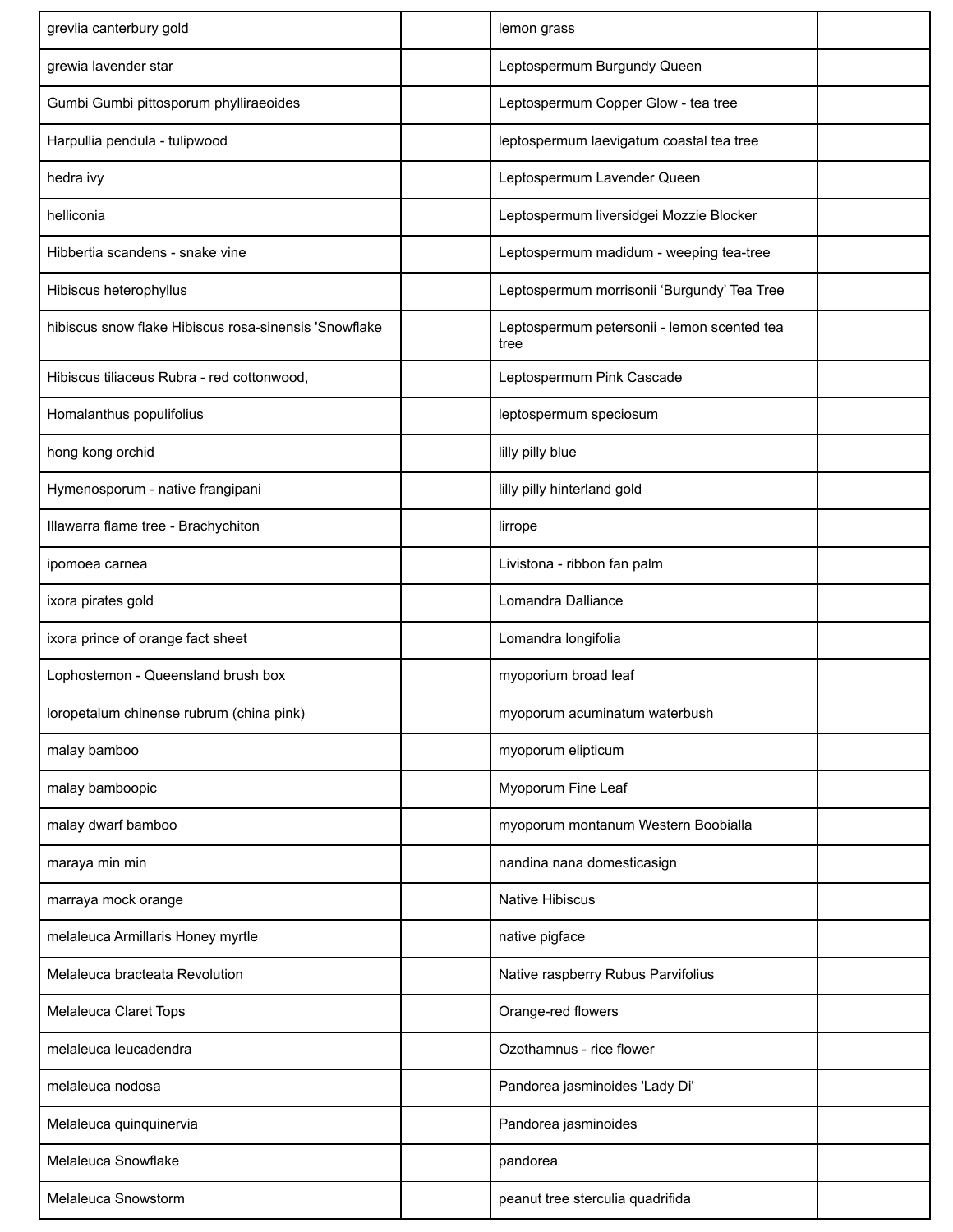| Melaleuca_Thymifolia_                         | Pennisetum - purple fountain grass                         |  |
|-----------------------------------------------|------------------------------------------------------------|--|
| Melicope elleryana - pink euodia              | peperomia                                                  |  |
| mella claret tops final                       | photinia glab rubens                                       |  |
| mella claret tops                             | photinia pink marble                                       |  |
| mella white lace                              | Photinia Red Robin                                         |  |
| mellalueca armarilis                          | Pipturus argenteus native mulberry                         |  |
| mellalueca rev green                          | plum pine Illawarra Plum                                   |  |
| Metrosideros thomasii - NZ Christmas bush     | POINCIANNA TREE                                            |  |
| michelia figo port wine magnolia              | ponytail palm Beaucarnea                                   |  |
| money plant                                   | Quinine Bush                                               |  |
| monsterio adonosii                            | radermachera                                               |  |
| Mount Spurgeon black kauri pine - Prumnopitys | Randia fitzalanii - native gardenia                        |  |
| Revolution Gold or Honey Myrtle               | Trachelospermum - star jasmine                             |  |
| Rhaphiolepis Snow Maiden                      | Trachelospermum Tricolour                                  |  |
| Rhoeo Dwarf - Moses in the cradle             | Trachelospermum Valley Lights - variegated star<br>jasmine |  |
| rosemary officianalis                         | tristaniopsis laurina                                      |  |
| Ruby Saltbush enchylaena tomentosa            | Variegated Privet                                          |  |
| Scaevola aemula - pink fan flower             | viburnum odoratissum                                       |  |
| Scaevola albida - white fan flower            | viburnum tinus                                             |  |
| schefflera jacqueline                         | Viola hederacea - native violet                            |  |
| Serissa Snow Leaves Pink                      | weeping lilly pilly/Pink Cascade                           |  |
| siris tree                                    | Westringia fruticosa                                       |  |
| snake plant                                   | westringia Jervis Gem                                      |  |
| Spartan Juniper                               | Westringia Peppermint Cream                                |  |
| spath maracy                                  | westringia wyannabie gem                                   |  |
| spathiphyllum                                 | westringia Zena                                            |  |
| Stenocarpus - firewheel tree                  | Zoysia tenuifolia                                          |  |
| strelitzia                                    | Syzygium Tiny Trev - lilly pilly                           |  |
| Swedish Ivy (Plectranthus australis)          | The Garlic Vine (Mansoa allicea)                           |  |
| Syncarpia glomulifera - the Turpentine Tree   | Thuja orientalis 'Rosedalis'                               |  |
| Syzygium australe 'Aussie Southern'           | Thunbergia laurifolia                                      |  |
| Syzygium australe 'Elite' - lilly pilly       | tib jazzie                                                 |  |